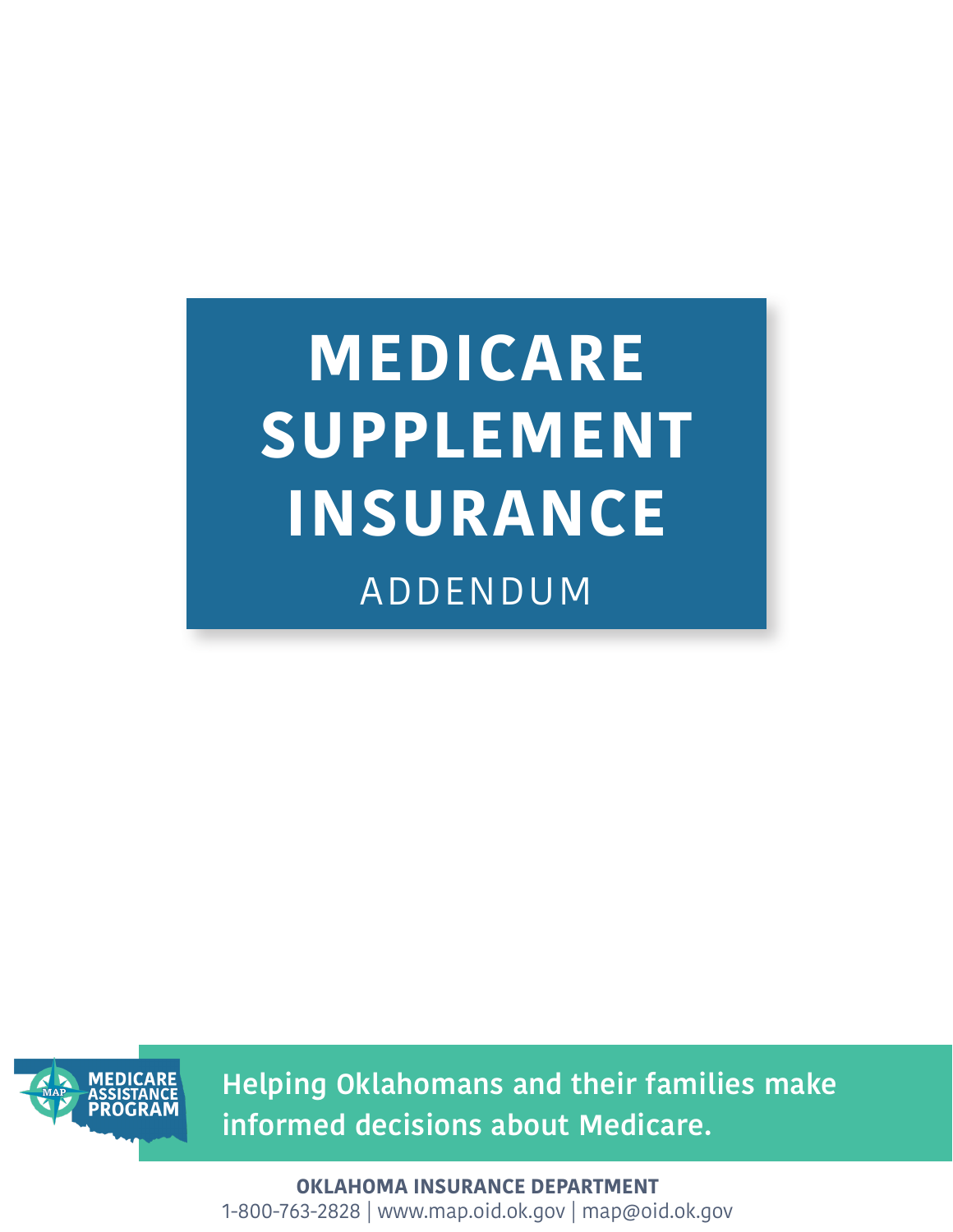# **2022 MEDICARE COSTS**

## **MEDICARE PART A (HOSPITAL INSURANCE) COSTS**

#### **PART A MONTHLY PREMIUM**

Most people don't pay a Part A premium because they paid Medicare taxes while working. If you don't get premium-free Part A, you pay up to \$499 each month.

## **PART A HOSPITAL INSURANCE—COVERED SERVICES**

(Hospital deductibles and coinsurance amounts change each year. The numbers shown in this chart are effective for 2022)

| <b>SERVICES</b>                                                                    | <b>BENEFITS</b>                                  | <b>YOU PAY</b><br>(Other insurance may pay all or part)      | <b>MEDICARE PAYS</b>     |  |  |  |  |  |
|------------------------------------------------------------------------------------|--------------------------------------------------|--------------------------------------------------------------|--------------------------|--|--|--|--|--|
| Beneficiaries are responsible for the \$1,556 part A deductible per benefit period |                                                  |                                                              |                          |  |  |  |  |  |
| Hospitalization<br>Semiprivate room,<br>general nursing,<br>misc. services         | First 60 days                                    | \$1,556                                                      | All but \$1,556          |  |  |  |  |  |
|                                                                                    | 61st to 90th day                                 | \$389 per day                                                | All but \$389 per day    |  |  |  |  |  |
|                                                                                    | 91st to 150th day                                | \$778 per day                                                | All but \$778 per day    |  |  |  |  |  |
|                                                                                    | Beyond 150 days                                  | All charges                                                  | Nothing                  |  |  |  |  |  |
| Skilled Nursing<br><b>Facility Care</b>                                            | First 20 days                                    | Nothing if approved                                          | 100% of approved         |  |  |  |  |  |
|                                                                                    | 21st to 100th day                                | \$194.50 per day                                             | All but \$194.50 per day |  |  |  |  |  |
|                                                                                    | Beyond 100 days                                  | All costs                                                    | Nothing                  |  |  |  |  |  |
| Home Health Care<br>Medically necessary<br>skilled care, therapy                   | Part-time care as long as<br>you meet guidelines | Nothing if approved;<br>20% for Durable Medical<br>Equipment | 100% of approved         |  |  |  |  |  |
| Hospice Care<br>For the terminally ill                                             | As long as doctor<br>certifies need              | Limited costs for drugs<br>and respite care                  | 100% approved            |  |  |  |  |  |
| <b>Blood</b>                                                                       | As needed                                        | First 3 pints                                                | All but first 3 pints    |  |  |  |  |  |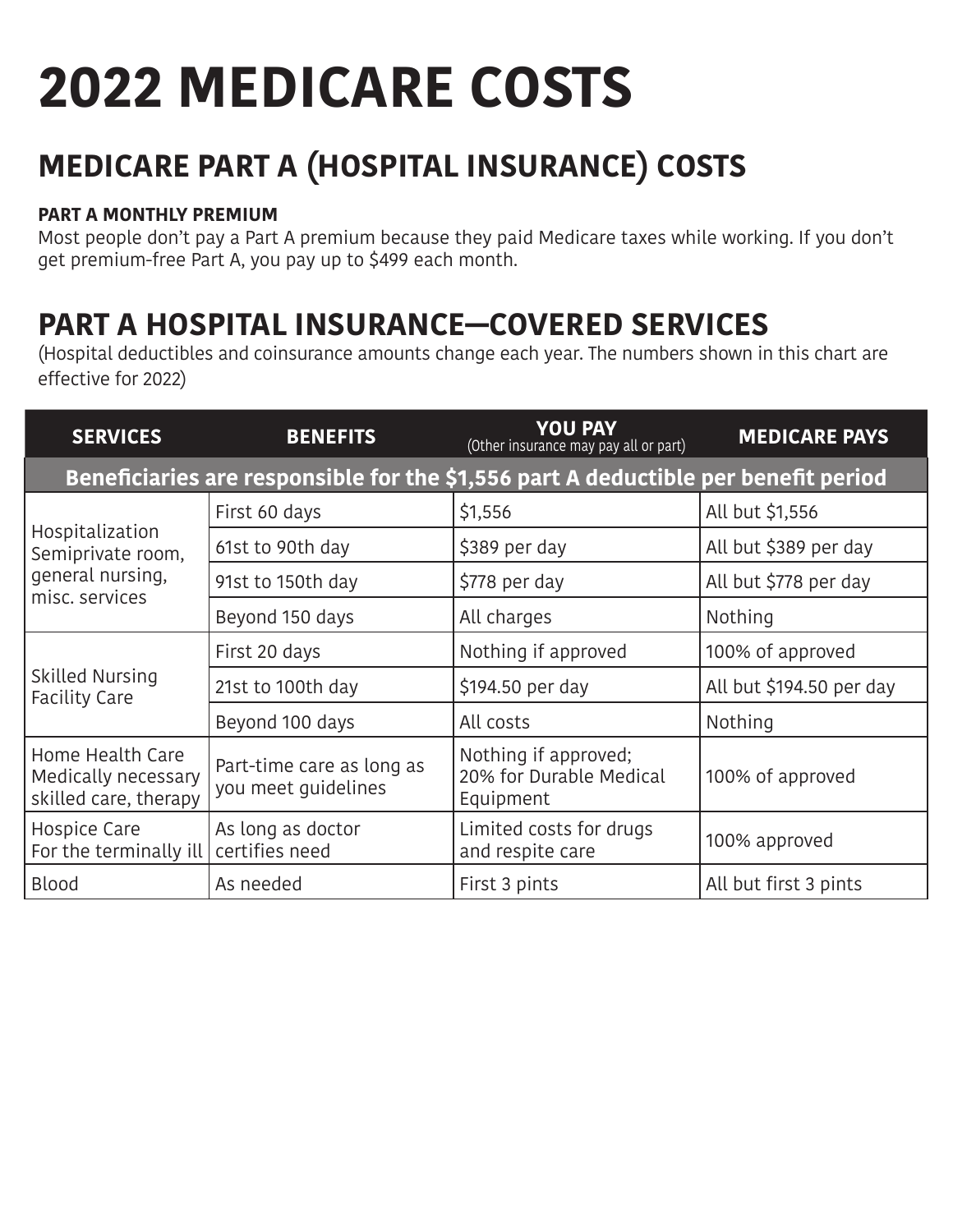# **MEDICARE PART B (MEDICAL INSURANCE) COSTS**

#### **PART B MONTHLY PREMIUM**

The standard Part B premium amount in 2022 is \$170.10 or higher depending on your income. Social Security will tell you the exact amount you'll pay for Part B in 2022.

You pay the standard premium amount (or higher) if:

• Your modified adjusted gross income as reported on your IRS tax return from 2 years ago is above a certain amount.

If you're in 1 of these 5 groups, here's what you'll pay:

| <b>IF YOUR YEARLY INCOME IN 2020 WAS</b>    | <b>YOU PAY</b><br>(in 2022)                |                                                                   |          |
|---------------------------------------------|--------------------------------------------|-------------------------------------------------------------------|----------|
| <b>FILE INDIVIDUAL</b><br><b>TAX RETURN</b> | <b>FILE JOINT TAX</b><br><b>RETURN</b>     | <b>FILE MARRIED &amp;</b><br><b>SEPARATE TAX</b><br><b>RETURN</b> |          |
| \$91,000 or less                            | \$182,000 or less                          | \$91,000 or less                                                  | \$170.10 |
| above \$91,000 up to<br>\$114,000           | above \$182,000 up to<br>\$228,000         | not applicable                                                    | \$238.10 |
| above \$114,000 up to<br>\$142,000          | above \$228,000 up to<br>\$284,000         | not applicable                                                    | \$340.20 |
| above \$142,000 up to<br>\$170,000          | above \$284,000 up to<br>\$340,000         | not applicable                                                    | \$442.30 |
| above \$170,000 and<br>less than \$500,000  | above \$340,000 and<br>less than \$750,000 | above \$91,000 and less<br>than \$409,000                         | \$544.30 |
| \$500,000 or above                          | \$750,000 and above                        | \$409,000 and above                                               | \$578.30 |

### **PART B MEDICARE INSURANCE—COVERED SERVICES**

| <b>Services</b>                                                                                             | <b>Benefits</b>                                  | You Pay<br>(Other insurance may pay all or part)                   | <b>Medicare Pays</b>                                                |  |  |  |  |  |
|-------------------------------------------------------------------------------------------------------------|--------------------------------------------------|--------------------------------------------------------------------|---------------------------------------------------------------------|--|--|--|--|--|
| Beneficiaries are responsible for the first \$233.00 of Part B-covered services in 2022<br>(the Deductible) |                                                  |                                                                    |                                                                     |  |  |  |  |  |
| Medical Expense<br>Physician services<br>and medical supplies                                               | Medical services in and out<br>of the hospital   | 20% of approved<br>(after \$233 deductible) plus<br>excess charges | 80% of approved<br>(after \$233 deductible)                         |  |  |  |  |  |
| Clinical Laboratory                                                                                         | Diagnostic tests                                 | Nothing if approved                                                | 100% of approved                                                    |  |  |  |  |  |
| Home Health Care<br>Medically necessary<br>skilled care, therapy                                            | Part-time care as long as<br>you meet quidelines | Nothing if approved;<br>20% for Durable Medical<br>Equipment       | 100% of approved                                                    |  |  |  |  |  |
| <b>Outpatient Hospital</b><br>Treatment                                                                     | Unlimited if medically<br>necessary              | 20% of approved<br>(after \$233 deductible) plus<br>excess charges | 80% of approved<br>(after \$233 deductible)                         |  |  |  |  |  |
| <b>Blood</b>                                                                                                | As needed                                        | First 3 pints, then 20% of<br>the remaining costs                  | All but first 3 pints,<br>after the first 3,<br>Medicare covers 80% |  |  |  |  |  |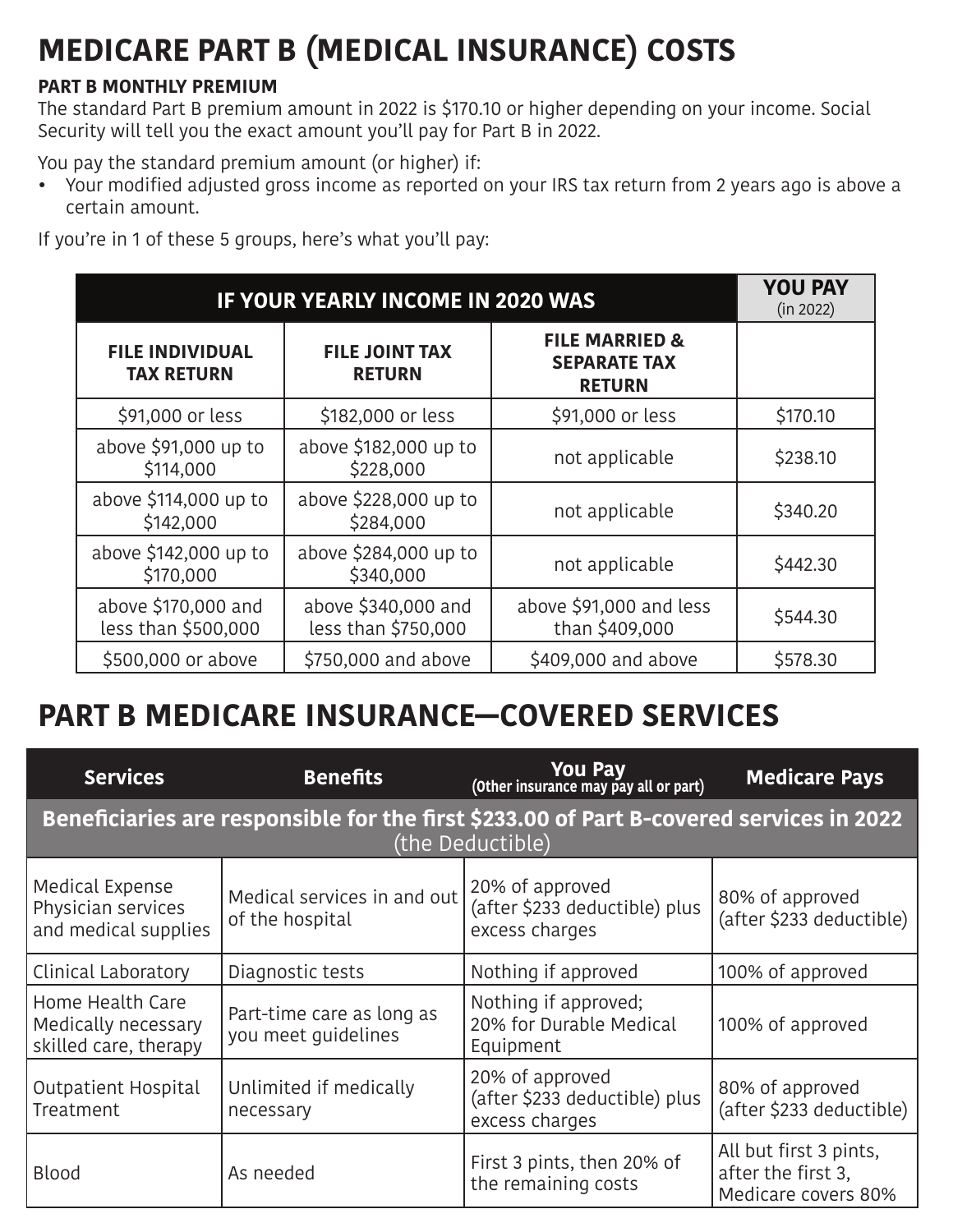### **BENEFIT CHART OF MEDICARE SUPPLEMENT PLANS**

Sold on or after January 1, 2020

This chart shows the benefits included in each of the standard Medicare supplement plans. Some plans may not be available. Only applicants first eligible for Medicare before 2020 may purchase Plans C, F, and high deductible F.

Note: A  $\checkmark$  means 100% of the benefit is paid.

| <b>MEDIGAP PLANS</b>                                                                                                                   |              |              |              |                |              |              | <b>MEDICARE FIRST</b><br><b>ELIGIBLE BEFORE</b><br><b>2020 ONLY</b> |                                                 |              |                |
|----------------------------------------------------------------------------------------------------------------------------------------|--------------|--------------|--------------|----------------|--------------|--------------|---------------------------------------------------------------------|-------------------------------------------------|--------------|----------------|
| <b>BENEFITS</b>                                                                                                                        | A            | B            | D            | $\mathsf{G}^1$ | K            | L            | M                                                                   | N                                               | $\mathsf{C}$ | F <sup>1</sup> |
| <b>Medicare Part A coinsurance</b><br>and hospital coverage (up to an<br>additional 365 days after Medi-<br>care benefits are used up) | $\checkmark$ | $\checkmark$ | $\checkmark$ | $\checkmark$   | $\checkmark$ | $\checkmark$ | $\checkmark$                                                        | $\checkmark$                                    | $\checkmark$ | $\checkmark$   |
| <b>Medicare Part B Coinsurance</b><br>or Copayment                                                                                     | $\checkmark$ | $\checkmark$ | $\checkmark$ | $\checkmark$   | 50%          | 75%          | $\checkmark$                                                        | $\checkmark$<br>copays<br>$a$ pply <sup>3</sup> | $\checkmark$ | $\checkmark$   |
| <b>Blood (First 3 Pints)</b>                                                                                                           | $\checkmark$ | $\checkmark$ | $\checkmark$ | $\checkmark$   | 50%          | 75%          | $\checkmark$                                                        | $\checkmark$                                    | $\checkmark$ | $\checkmark$   |
| Part A Hospice Care Coinsur-<br>ance or Copayment                                                                                      |              | $\checkmark$ | $\checkmark$ | $\checkmark$   | 50%          | 75%          | $\checkmark$                                                        | $\checkmark$                                    | $\checkmark$ | $\checkmark$   |
| <b>Skilled Nursing Facility Care</b><br>Coinsurance                                                                                    |              |              | $\checkmark$ | $\checkmark$   | 50%          | 75%          | $\checkmark$                                                        | $\checkmark$                                    | $\checkmark$ | $\checkmark$   |
| <b>Medicare Part A Deductible</b>                                                                                                      |              | $\checkmark$ | $\checkmark$ | $\checkmark$   | 50%          | 75%          | 50%                                                                 | $\checkmark$                                    | $\checkmark$ | $\checkmark$   |
| <b>Medicare Part B Deductible</b>                                                                                                      |              |              |              |                |              |              |                                                                     |                                                 | $\checkmark$ | ✓              |
| <b>Medicare Part B Excess</b><br><b>Charges</b>                                                                                        |              |              |              | $\checkmark$   |              |              |                                                                     |                                                 |              | $\checkmark$   |
| <b>Foreign Travel Emergency</b><br>(Up to Plan Limits)                                                                                 |              |              | 80%          | 80%            |              |              | 80%                                                                 | 80%                                             | 80%          | 80%            |
| Out-of-pocket limit in [2022] <sup>2</sup>                                                                                             |              |              |              |                | $$6,620^2$   | $$3,310^2$   |                                                                     |                                                 |              |                |

 $1$  Plans F and G also offer a high-deductible plan in some states. With this option, you must pay for Medicare-covered costs (coinsurance, copayments, and deductibles) up to the deductible amount of \$2,490 in 2022 before your policy pays anything. (Plans C and F won't be available to people who are newly eligible for Medicare on or after January 1, 2020.)

- Starting January 1, 2020, Medigap plans sold to people new to Medicare won't be allowed to cover the Part B deductible. Because of this, Plans C and F will no longer be available to people who are new to Medicare on or after January 1, 2020.
- If you already have either of these two plans (or the high deductible version of Plan F) or are covered by one of these plans prior to January 1, 2020, you'll be able to keep your plan. If you were eligible for Medicare before January 1, 2020 but not yet enrolled, you may be able to buy one of these plans.

• People new to Medicare are those who turn 65 on or after January 1, 2020, and those who get Medicare Part A (Hospital Insurance) on or after January 1, 2020  $2$  For Plans K and L, after you meet your out-of-pocket yearly limit and your yearly Part B deductible (\$233 in 2022), the Medigap plan pays 100% of covered services for the rest of the calendar year.

<sup>3</sup> Plan N pays 100% of the Part B coinsurance, except for a copayment of up to \$20 for some office visits and up to a \$50 copayment for emergency room visits that don't result in an inpatient admission.